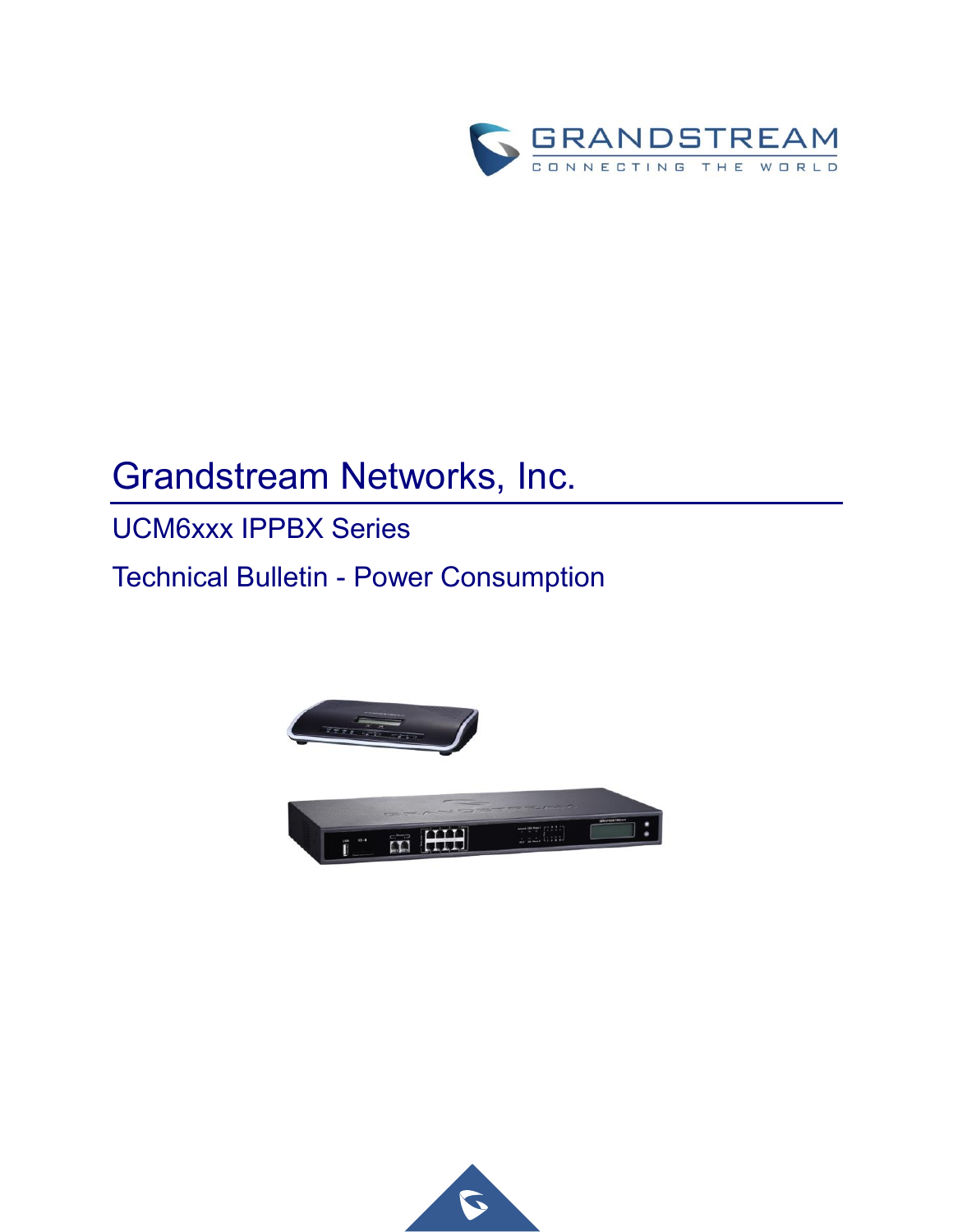

#### **DOCUMENT PURPOSE**

This document is a technical bulletin describing power consumption details for UCM6xxx IPPBX Series.

UCM6xxx IPPBX series can be powered via

- Universal power supply: Input AC 100-240VAC 50/60Hz; Output 12VDC, 1.5A
- PoE: IEEE802.3at

#### **TEST CONDITION TERMINOLOGY**

The following test condition terminology was used in table 1.

- **Idle State**
	- The IPPBX has completed the boot-up process.
	- The SIP application is running PCMA codec with SRTP.
	- No call state established or incoming ring.
- **Work State**
	- The IPPBX is setup as described in the Idle State.
	- The maximum number of calls are established for each Unit Under Test (UUT).
	- USB port loaded at 200mA.
- **Power Not Exceed**
	- 1REN loaded on each FXS port of UUT and ring established.
	- USB port loaded at 680mA.